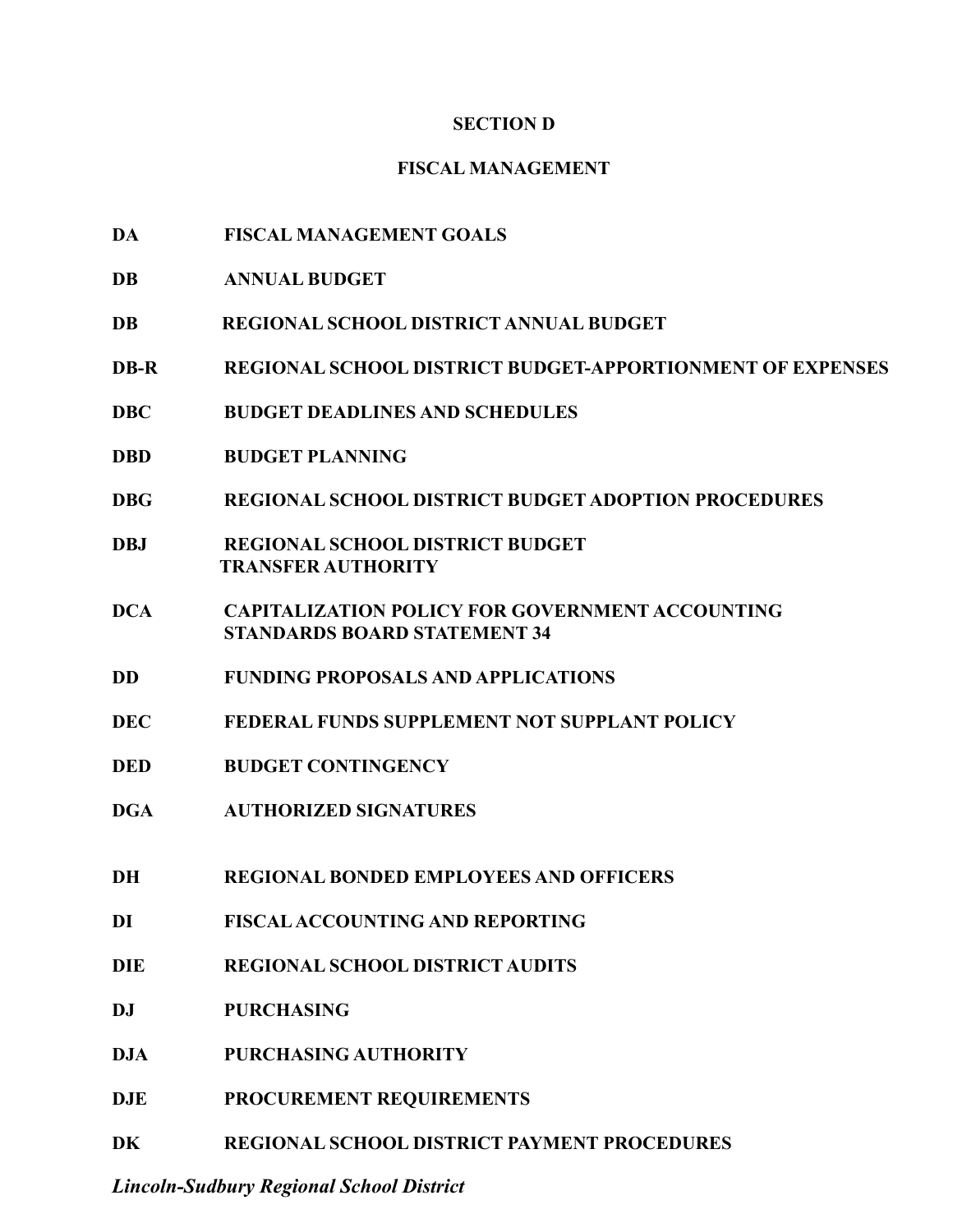# **DKC EXPENSE REIMBURSEMENTS**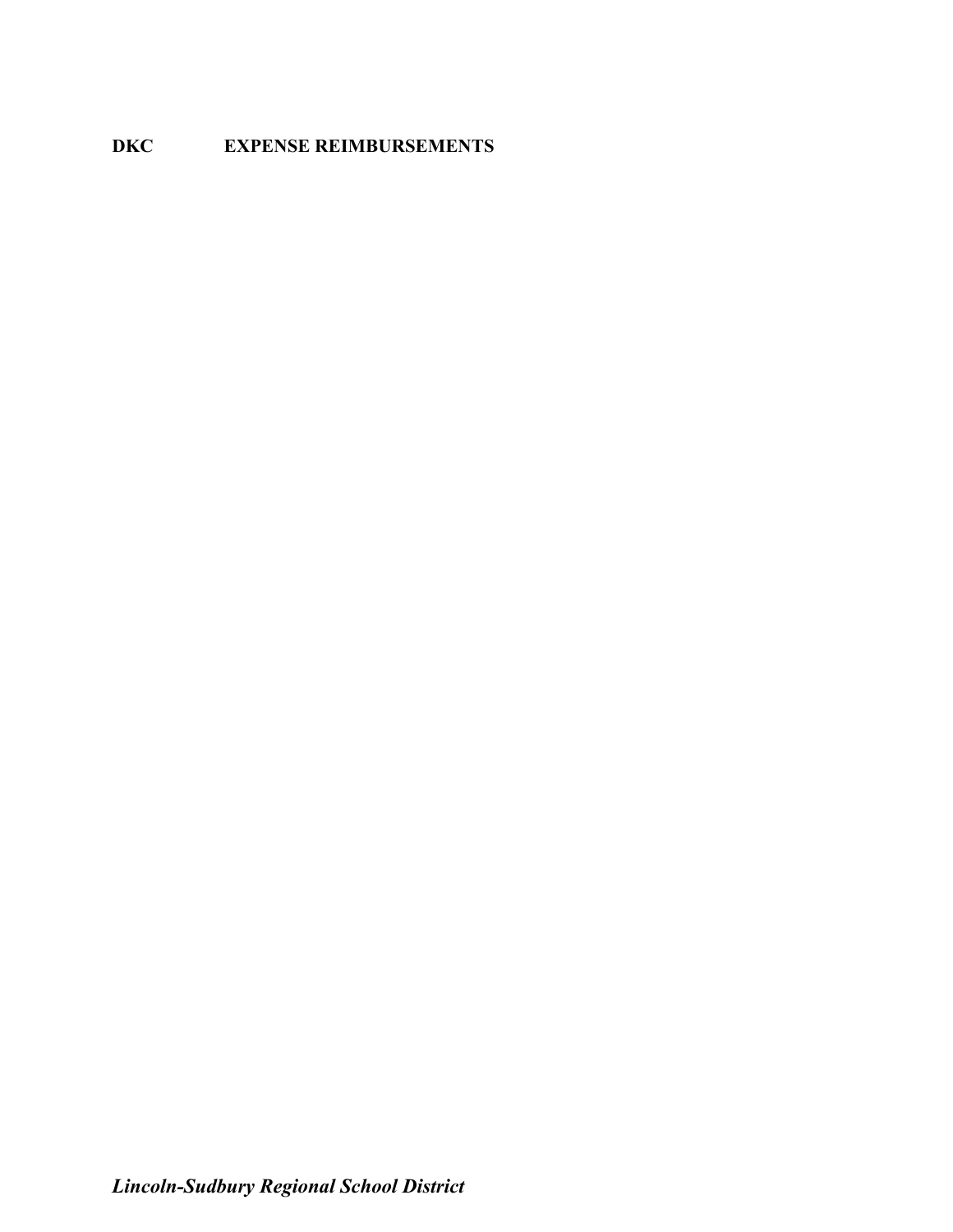## **FISCAL MANAGEMENT GOALS**

As trustee of local, state, and federal funds allocated for use in public education, the Committee will use these funds wisely in pursuit of the district's goals.

The quantity and quality of the district's educational programs are dependent on the effective, efficient management of allocated funds. Achievement of the district's purposes can best be achieved through excellent fiscal management.

It is imperative that the educational program be held of paramount importance. Decisions made due to resource limitations must center on the educational goals of the district.

This prioritization will be incorporated into all aspects of district management and Committee decision making.

Regarding the district's fiscal management, it is the Committee's intent:

- 1. To allocate public funding, centering equity while achieving the greatest educational returns and the greatest contributions to the educational program in relation to dollars expended.
- 2. To engage in thorough advance planning, with staff and community involvement, in order to develop budgets.
- 3. To advocate for levels of funding that will provide high quality education for all students.
- 4. To support the use of the best techniques for budget development and management.
- 5. To provide timely and appropriate information to the community.

SOURCE: MASC 2021 Adopted for LSSC Policy Manual 02/08/22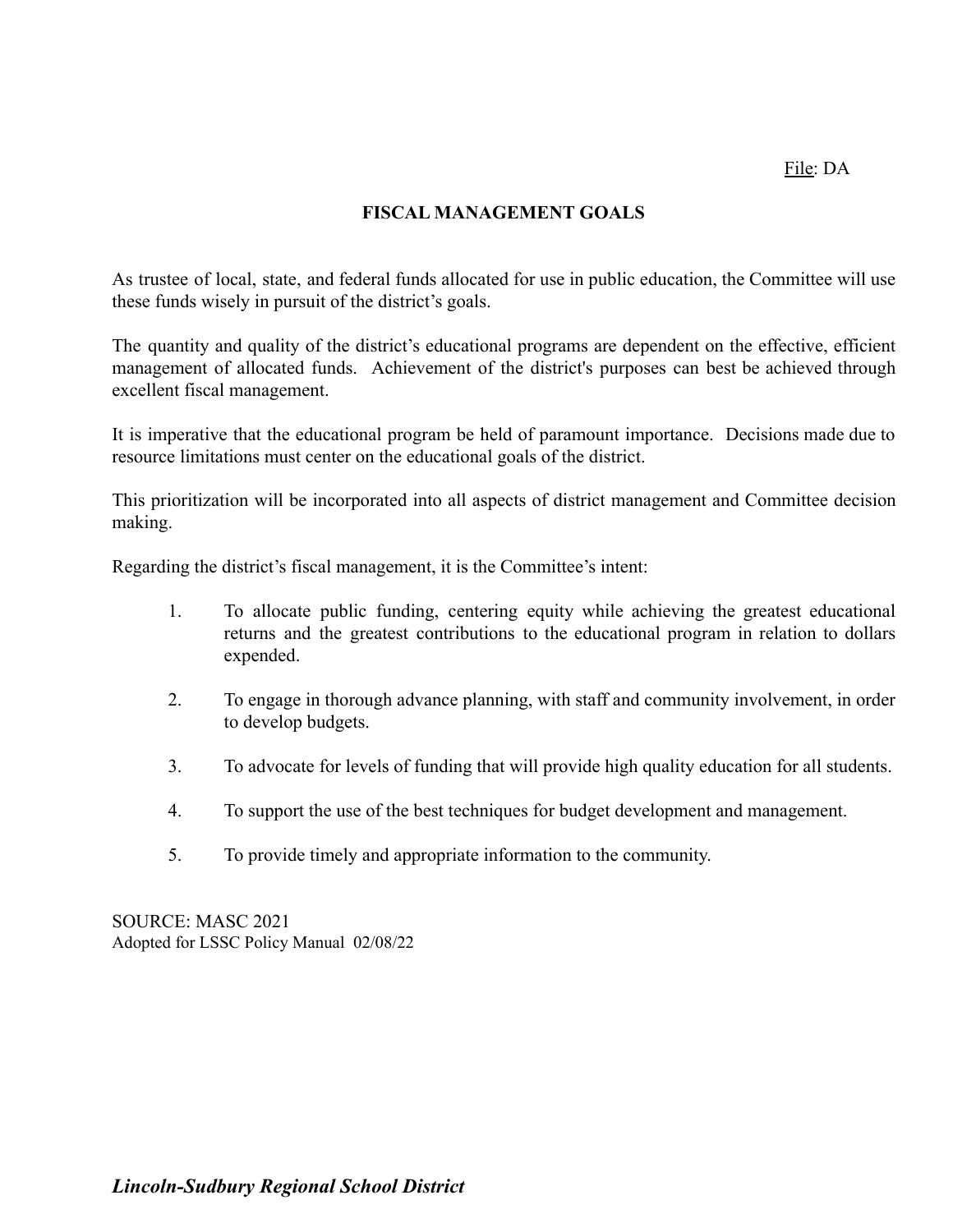File: DB

# REGIONAL SCHOOL DISTRICT ANNUAL BUDGET

The annual budget is the financial expression of the goals to the School Committee in meeting the needs of all students.

The budget then requires an orderly and cooperative effort by the Committee, the staff, and the regional community to achieve the goals of the district.

Public school budgeting is regulated and controlled by legislation, state regulation, regional agreement, and local Committee policy. The operating budget will be prepared and managed in line with the above.

In developing a budget, care shall be taken to make the documents associated with the budget clear and understandable to Finance Committees of member communities and to the general public.

At the discretion of the Finance Policy Subcommittee, an informal public information meeting may be held to solicit input from the general public. In accordance with the District Agreement public hearing shall be heard prior to the adoption of the Final Operating and Maintenance Budget by the District Committee. The Superintendent and members of the Finance Policy Sub Committee will make every effort to fully inform all member communities and their officials of the budget plans of the District.

The budget shall be in compliance with the foundation budget. It is acknowledged that the foundation budget reflects the minimum recommended spending for a District, and excludes transportation costs, debt service costs, and costs associated with the acquisition of fixed assets. The aforementioned items must, therefore, be budgeted in addition to the foundation budget, and funds to support those expenditures must be raised from member communities, after the use of any offsetting revenues received from the state.

Assessments to member communities shall be made in compliance with the foundation budget, which may, in certain instances, differ from the apportionment under the District Agreement. When there is a conflict, state law shall prevail. In assessing for expenditures which are excluded from the foundation budget, the District Agreement shall determine the apportionment of assessments after the District Committee has applied all applicable state aid. The District Agreement, notwithstanding, there shall be no requirement for the annual operation and maintenance budget for the District to be adopted prior to the receipt of funding estimates from the state.

The Superintendent will serve as budget officer but may delegate portions of this responsibility to members of their staff, as they deem appropriate. The three general areas of responsibility for the Superintendent as budget officer are budget preparation, budget presentation, and budget administration. A budget is a spending plan, which is developed well in advance of the fiscal year. Circumstances may occur which necessitate changing spending priorities and redirecting funds within the budget accordingly. Revisions to the budget may be made from time to time by the Committee, upon the recommendation of the Superintendent.

The annual budget for each school operated by the District shall be developed with input from the School Council, and shall reflect the priorities established in the Annual School Improvement Plan.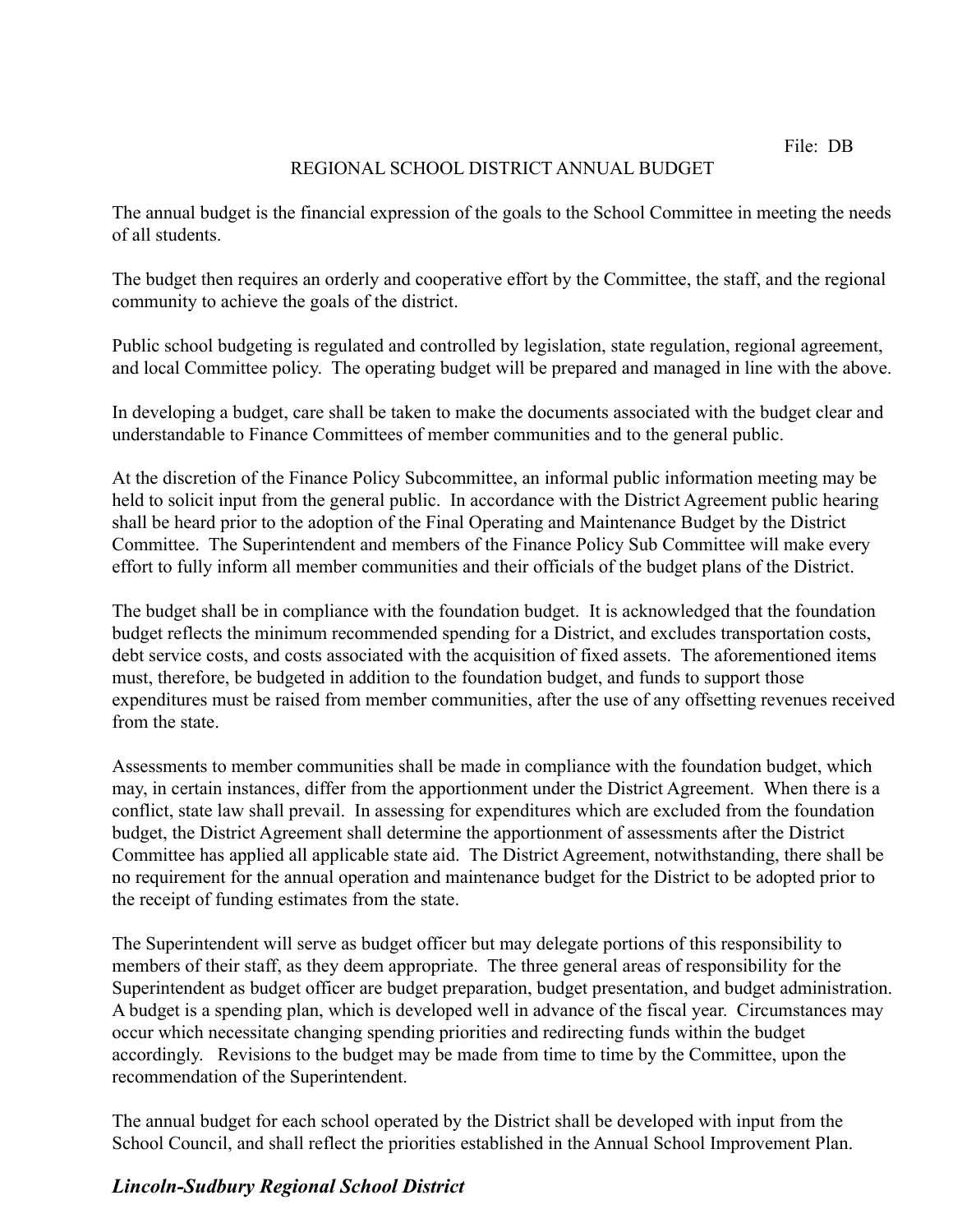LEGAL REFS: M.G.L. 71:16B; 71:34; 71:37 and 71:38N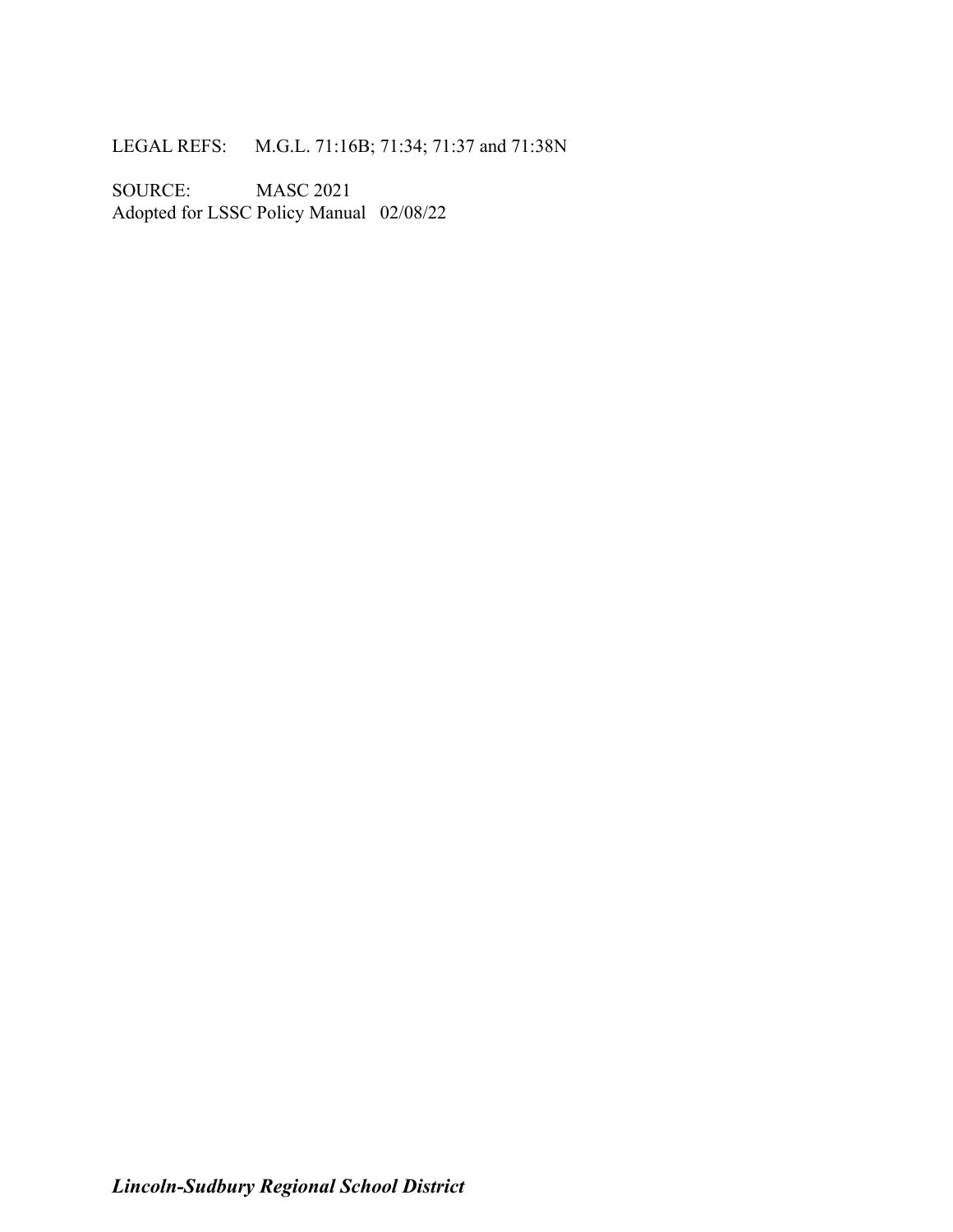#### **REGIONAL SCHOOL DISTRICT BUDGET - APPORTIONMENT OF EXPENSES**

The Regional District School Committee shall annually determine the amounts necessary to be raised, after deducting the amount of aid such district is to receive pursuant to section sixteen D, to maintain and operate the District school during the next fiscal year, and amounts required for payment of debt and interest incurred by the District which will be due in the said year, and shall apportion the amount so determined among the several municipalities in accordance with the terms of the agreement.

The amounts so apportioned for each municipality shall be certified by the Regional School District treasurer to the treasurers of the several municipalities within thirty days from the date on which the annual budget is adopted by a two-thirds vote of the School Committee, but no later than April thirtieth.

The Regional School District treasurer shall include in the certification to each municipality a statement setting forth the amount which the District is to receive under said section sixteen D for the ensuing fiscal year and the proportionate share of such aid for such municipality.

In addition to amounts appropriated for long-term debt service, school lunches, adult education, student transportation, and tuition revenue, each municipality that belongs in the Regional School District shall annually appropriate for the support of the Regional School District, an amount equal to but, not less than the sum of the minimum required local contribution.

Notwithstanding the provisions of the Regional School District agreement, each member municipality shall increase its contribution to the Regional District each year by the amount indicated in that district's share of the municipalities' minimum regional contribution in that fiscal year. The District shall appropriate the sum of the minimum regional contributions of its member districts as well as all state school aid received on behalf of member municipalities. The District may choose to spend additional amounts; such decision shall be made and such amounts charged to members according to the District's required agreement.

Except as required by General Law, each school district may determine how to allocate funds appropriated for the support of public schools without regard to the categories employed in calculating the foundation budget.

LEGAL REF.: M.G.L. 71:16B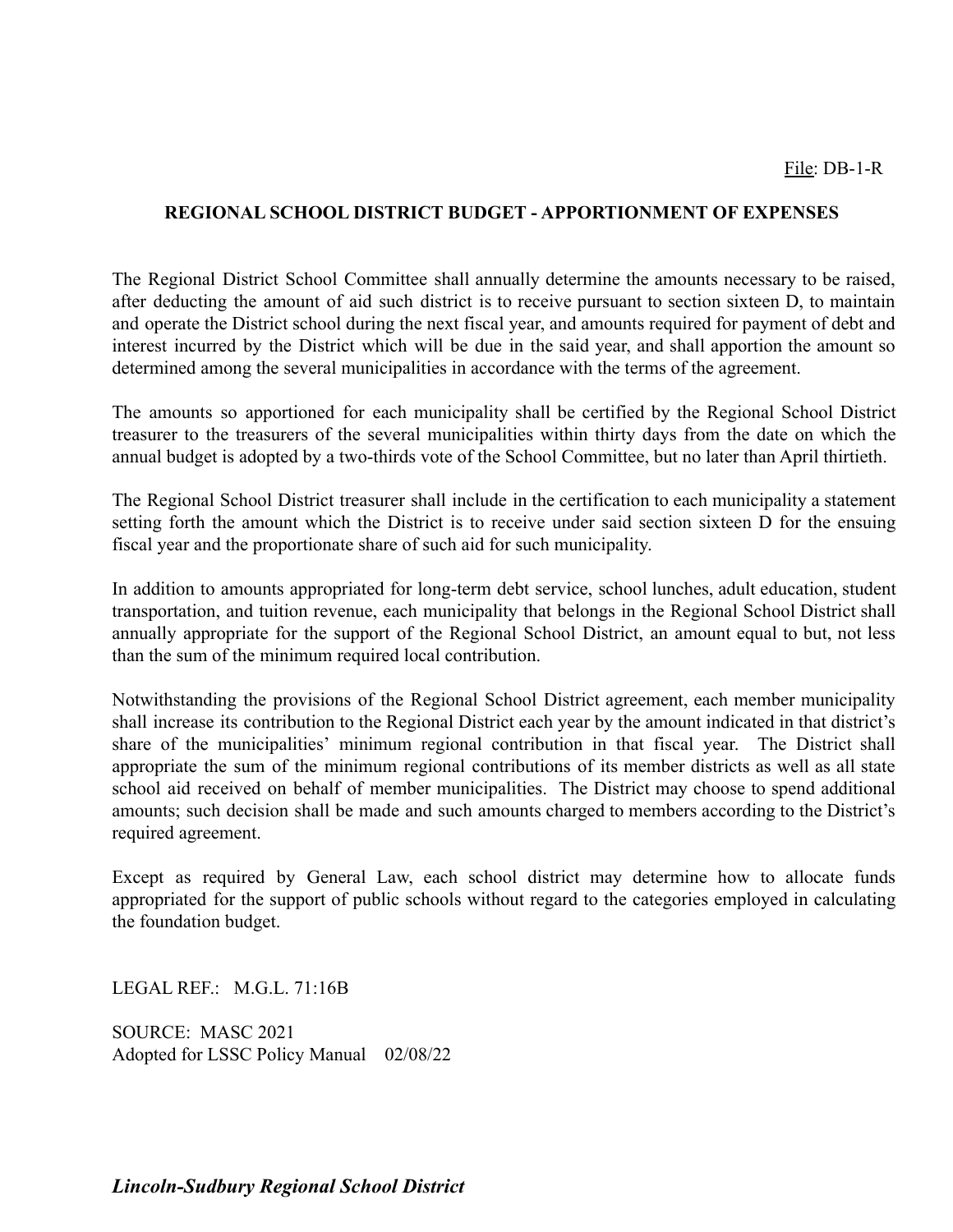File: DBC

#### **BUDGET DEADLINES AND SCHEDULES**

Preparation of the annual budget will be scheduled in stages throughout the school year with attention to certain deadlines established by law and charter.

The calendar year for budget preparation will be determined by calculating backwards from the final adoption date.

Whatever dates are assigned, the final date for the submission of the budget to the Select Board will be arranged cooperatively with the School Committee and finance committee. The Select Board has authority to impose a date as early as December 31.

In reaching its decision on the budget amount that it will submit to the Select Board, the School Committee will also observe the statutory requirement of holding a public hearing on the proposed budget not less than seven days after the notice for this hearing has been published in a local newspaper.

Established by law and charter

SOURCE: MASC 2021 Adopted for LSSC Policy Manual 02/08/22

LEGAL REFS.: M.G.L. 71:38N; and M.G.L. 71:16B Town Charter (See local reference)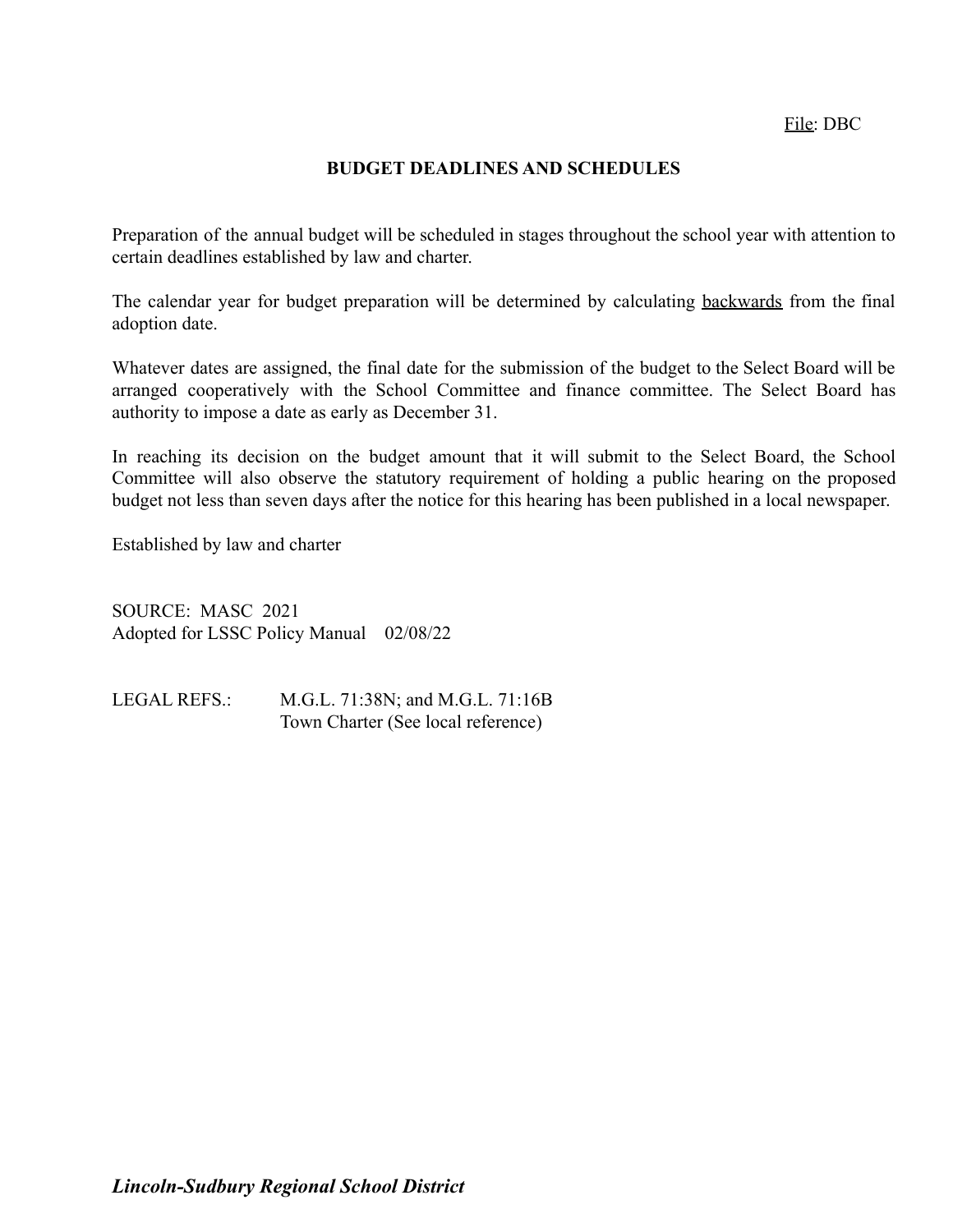#### **BUDGET PLANNING**

A sound budget development process must be established to ensure that the annual operating budget accurately reflects the District's goals. The budget is a financial planning tool that grounds itself in careful analysis of student achievement, enrollment, mandated services, and community values to allocate resources towards the goals set by the Committee. The first priority in the development of an annual budget will be the educational welfare of the children in our schools. The Committee also holds in balance the valid interest of the taxpayers.

The budget document shall reflect all sources of revenue. It shall clearly explain how those funds will be used.

In the budget planning process for the school district, the School Committee will strive to:

- 1. Engage in thorough advance planning, with staff and community involvement, in order to develop budgets and guide expenditures in a manner that will achieve the greatest educational returns and contributions to the educational program in relation to dollars expended.
- 2. Establish levels of funding that will provide high quality education for all students.
- 3. Use the best available techniques for budget development and management.

The Superintendent will have overall responsibility for budget preparation, including the construction of, and adherence to, a budget calendar which will be shared publicly with the community. Such calendar will take into consideration the requirement that School Councils are to be consulted in developing school budgets.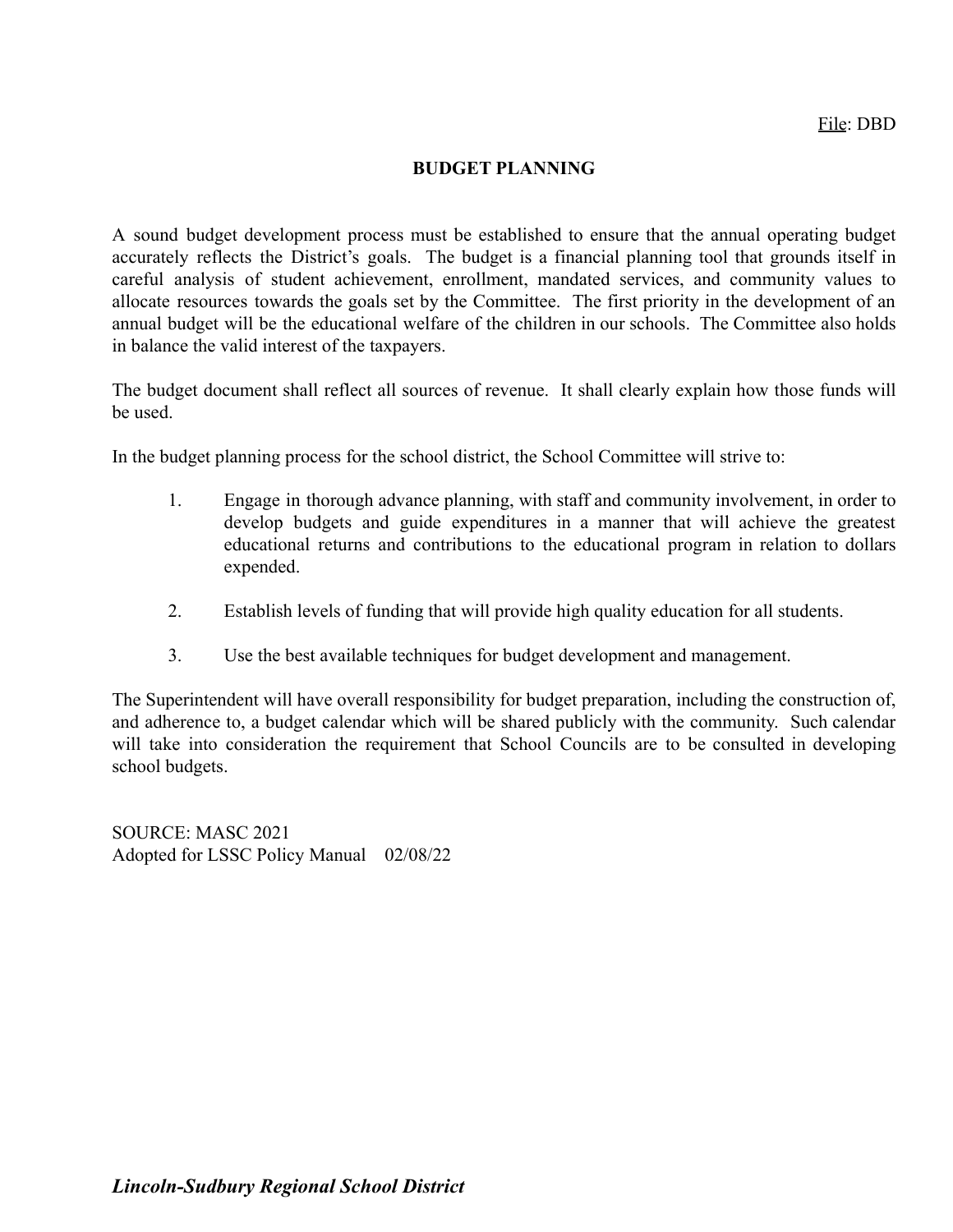#### File: DBG

## **REGIONAL SCHOOL DISTRICT BUDGET ADOPTION PROCEDURES**

The regional district budget is adopted by the School Committee at the cost center level. Cost centers should represent appropriate levels of transparency for the Committee to oversee goal implementation while allowing for administrative day-to-day work. Cost centers will be agreed upon by the Committee and administration.

ALl revenue sources are subject to adoption by the School Committee.

The annual regional district budget as adopted by two-thirds vote of the member municipalities as required, the Regional School District Committee shall have thirty days to reconsider, amend, and resubmit a budget on the basis of the issues raised.

SOURCE: MASC 2021 Adopted for LSSC Policy Manual 02/08/22

LEGAL REF.: M.G.L. Ch. 71:16B

CROSS REF.: DBJ, Budget Transfer Authority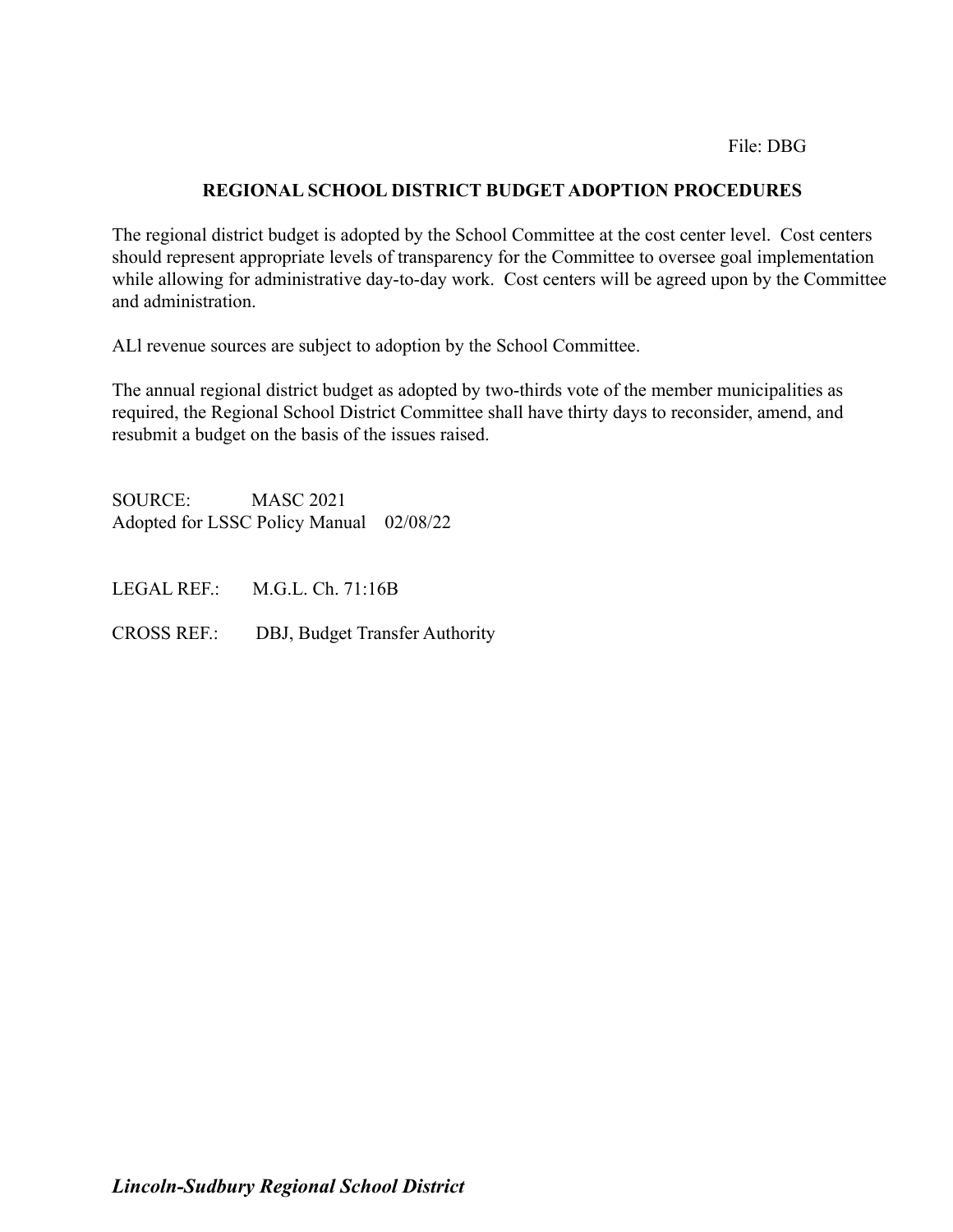File: DBJ

#### **REGIONAL SCHOOL DISTRICT BUDGET TRANSFER AUTHORITY**

In keeping with the need for periodic reconciliation of the school department's budget, the Regional School District Committee will consider requests for transfers of funds as they are recommended by the Superintendent. The Committee wishes to be kept abreast of the need for these adjustments so that it may act promptly and expedite financial record keeping for the school district.

All requests for transfers between cost centers as approved during the annual budget deliberation must be submitted to the full School Committee for approval as part of the Director of Business and Finance's quarterly report at the School Committee's finance subcommittee or at the business meetings of the School Committee Approval of transfers must be done by the full Committee.

All funds in the general account not expended by the close of the fiscal year will be placed in an excess and deficiency fund that shall not exceed five percent of the operating budget and its budgeted capital costs for the succeeding fiscal year. Any added funds exceeding five percent shall be returned to the member communities to reduce their assessments in accordance with law.

- LEGAL REFS.: MGL 71:16B ½; DOR 994-660
- CROSS REFS.: DBG, Budget Adoption Procedures DI, FIscal Accounting and Reporting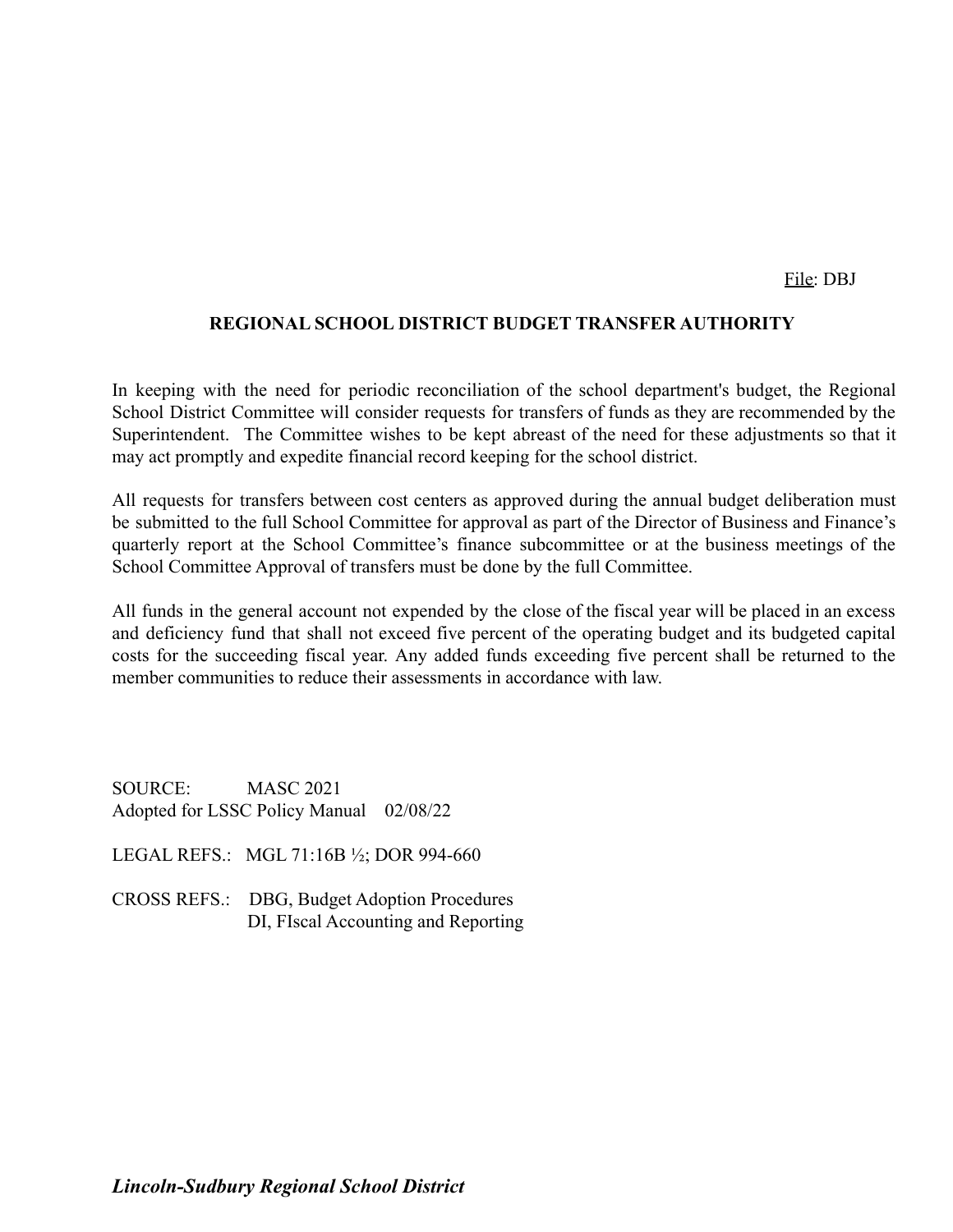File: DCA

# **CAPITALIZATION POLICY FOR GOVERNMENT ACCOUNTING STANDARDS BOARD STATEMENT 34**

Net Assets for inclusion on the school district's financial statements beginning in FY03 will include land, buildings, improvements, machinery and equipment, vehicles, computers, furniture, textbooks and library books. Individual items with a value of \$10,000 or more with a useful life of more than one year will be included. Computers, furniture, textbooks, and library books will be valued collectively at \$10,000 or more.

SOURCE: Lincoln-Sudbury

 $\blacksquare$ 

Adopted 5/27/03 Adopted for LSSC Policy Manual 02/08/22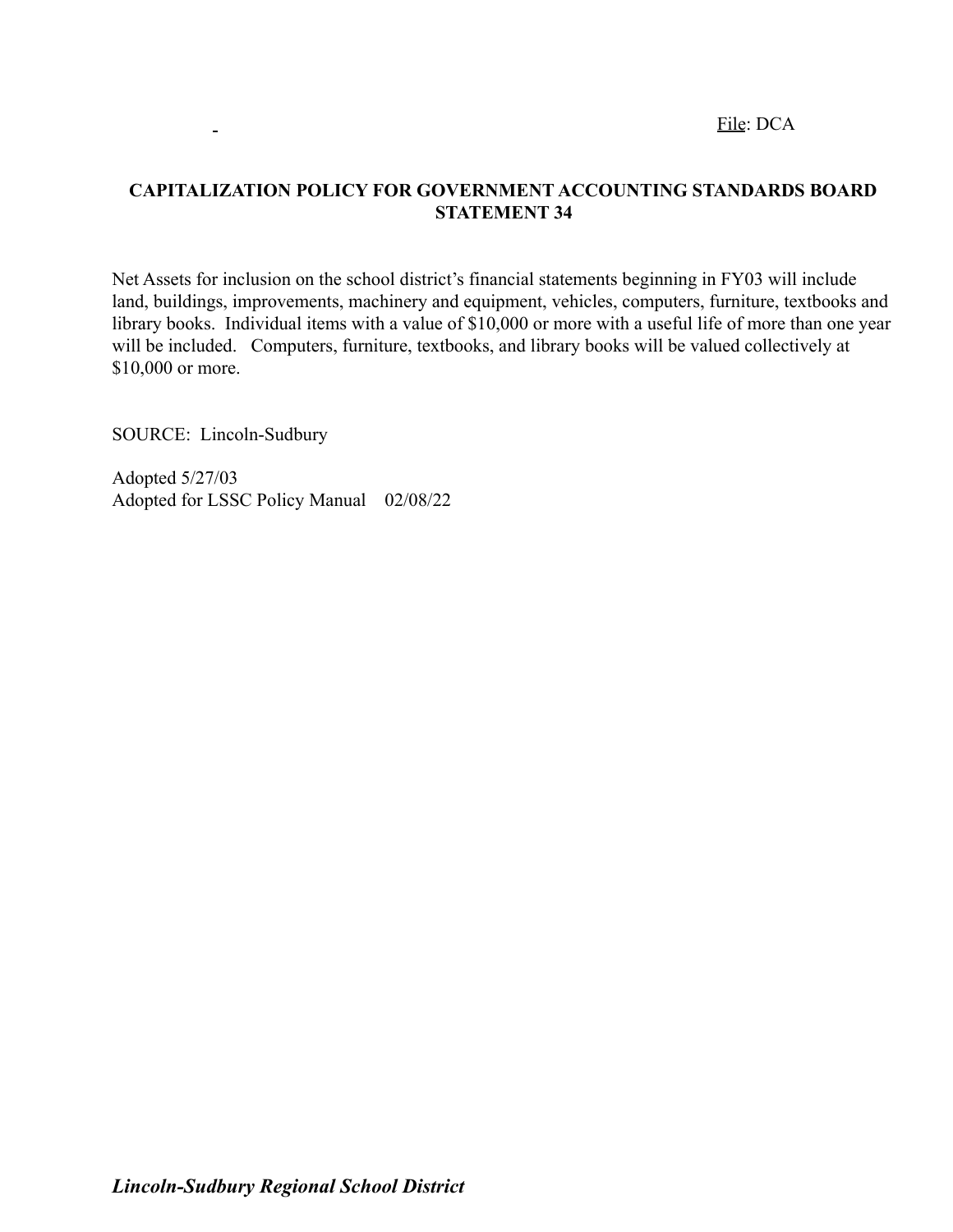#### **FUNDING PROPOSALS AND APPLICATIONS**

The School Committee will encourage the administration to seek and secure possible sources of state, federal, and other special funds that will enhance the educational opportunities for the children in our schools.

The Superintendent/Principal will keep informed of possible funds available to the school district under the various state and federal programs, and in what manner these funds can best be used in the school district.

The Superintendent/Principal will be responsible for seeking out and coordinating the development of proposals for all specially funded projects and for submitting the proposals to the Committee for approval.

The Superintendent/Principal is authorized to sign all reports for these projects and will be responsible for the proper expenditure of funds received for such projects.

LEGAL REFS.: M.G.L. 44:53A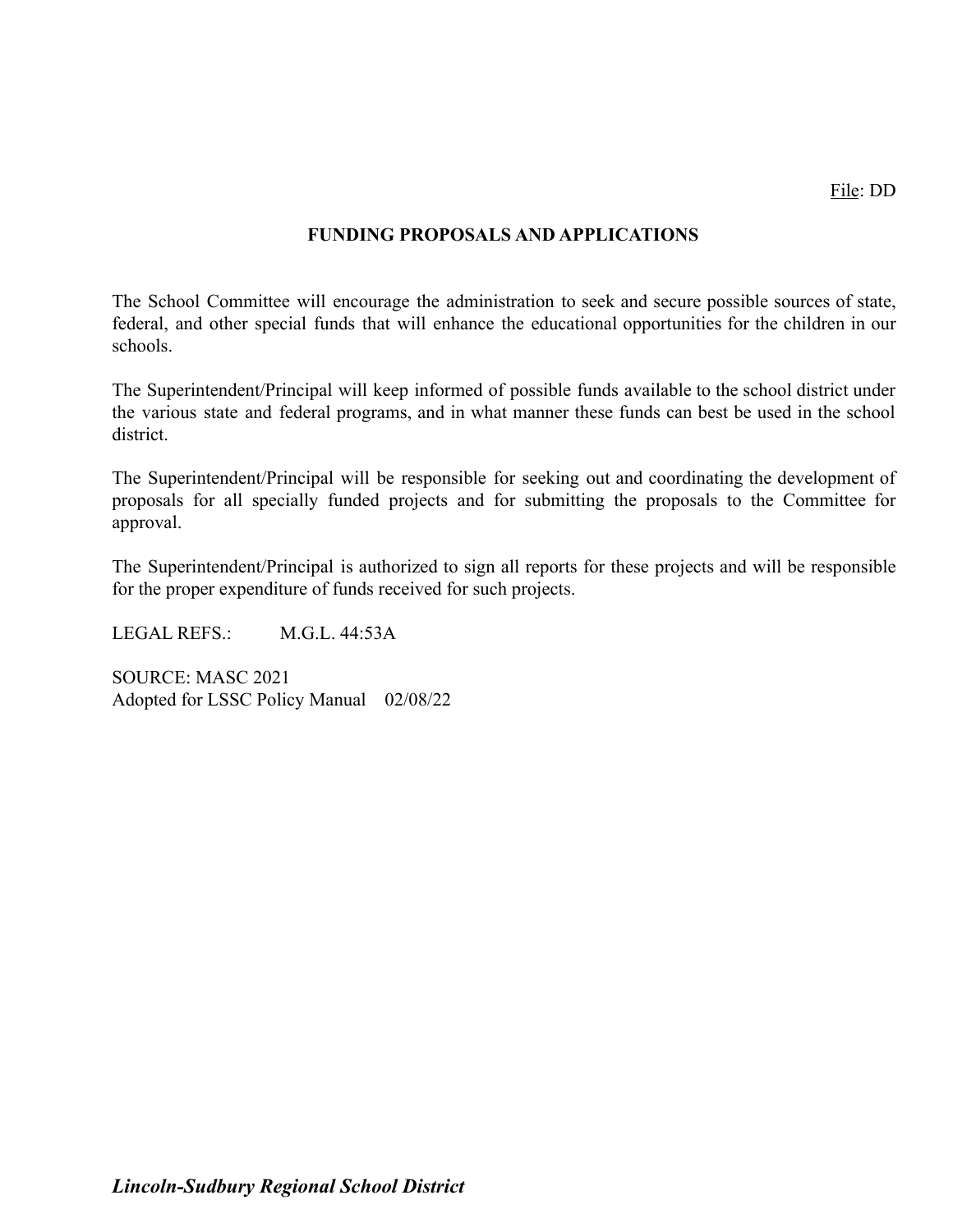#### **FEDERAL FUNDS SUPPLEMENT NOT SUPPLANT POLICY**

The Lincoln-Sudbury Regional School District is committed to utilizing federal grant funds to supplement instructional programs funded by local, state and other sources as required by law and regulation. Federal funds will be used to complement and extend district-funded programs, not to take the place of (supplant) programs previously funded by the district, except as provided by the granting program.

The Superintendent or designee will ensure that federal grant funds are disbursed appropriately and that associated record-keeping and reporting complies with required guidelines and mandates.

SOURCE: MASC 2021 Adopted for LSSC Policy Manual 02/08/22

LEGAL REF: Elementary and Secondary Education Act, as amended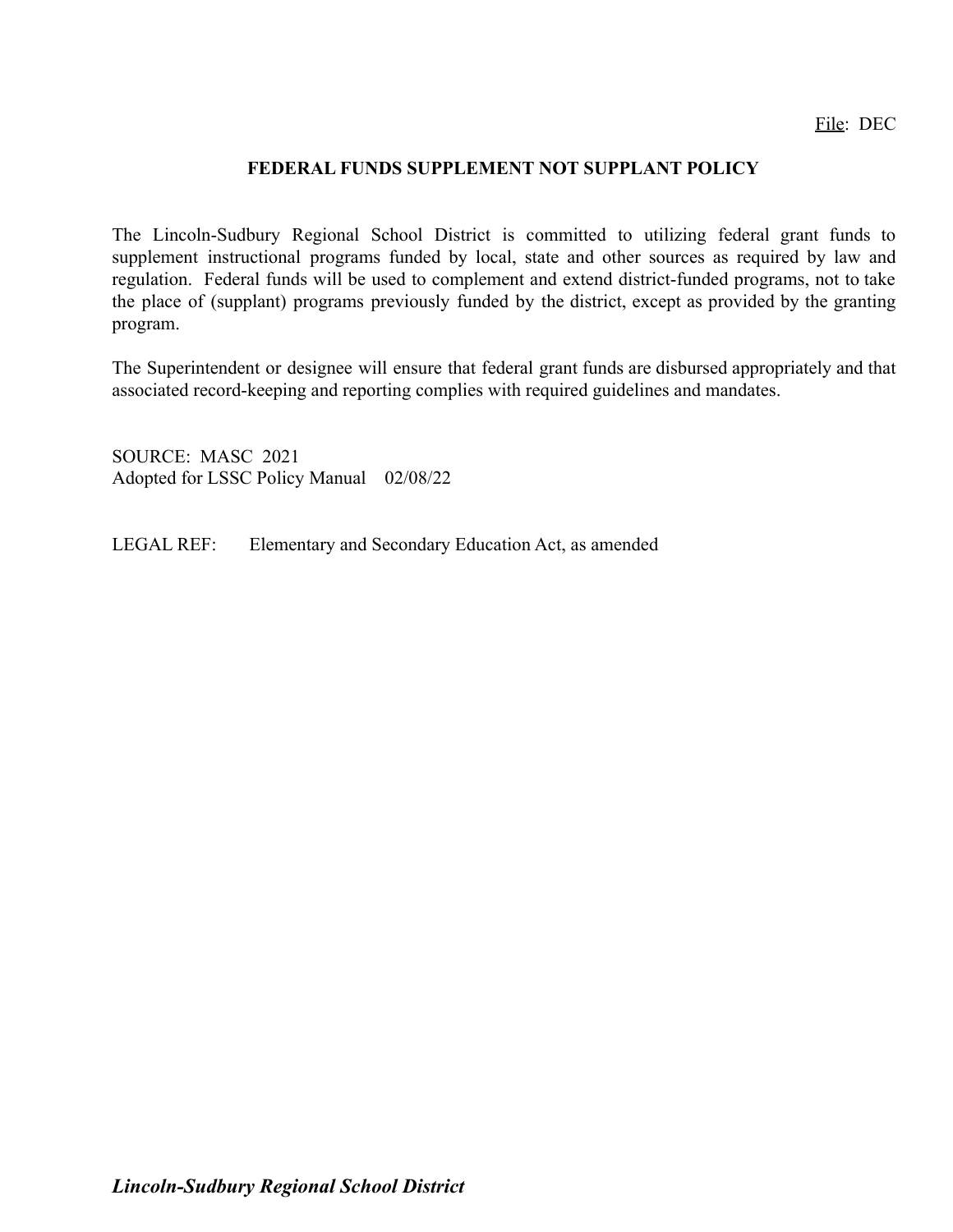#### **BUDGET CONTINGENCY**

The Regional School Committee supports the establishment of a contingency line item in the budget and that this be done through channels which include the Lincoln and Sudbury Boards of Selectmen and Finance Committees, the Town Meetings, and the State Legislature, all assuming support of the Finance Committees and Selectmen.

SOURCE: Lincoln-Sudbury

Adopted 10/24/78 Amended and Affirmed 12/10/02 Adopted for LSSC Policy Manual 02/08/22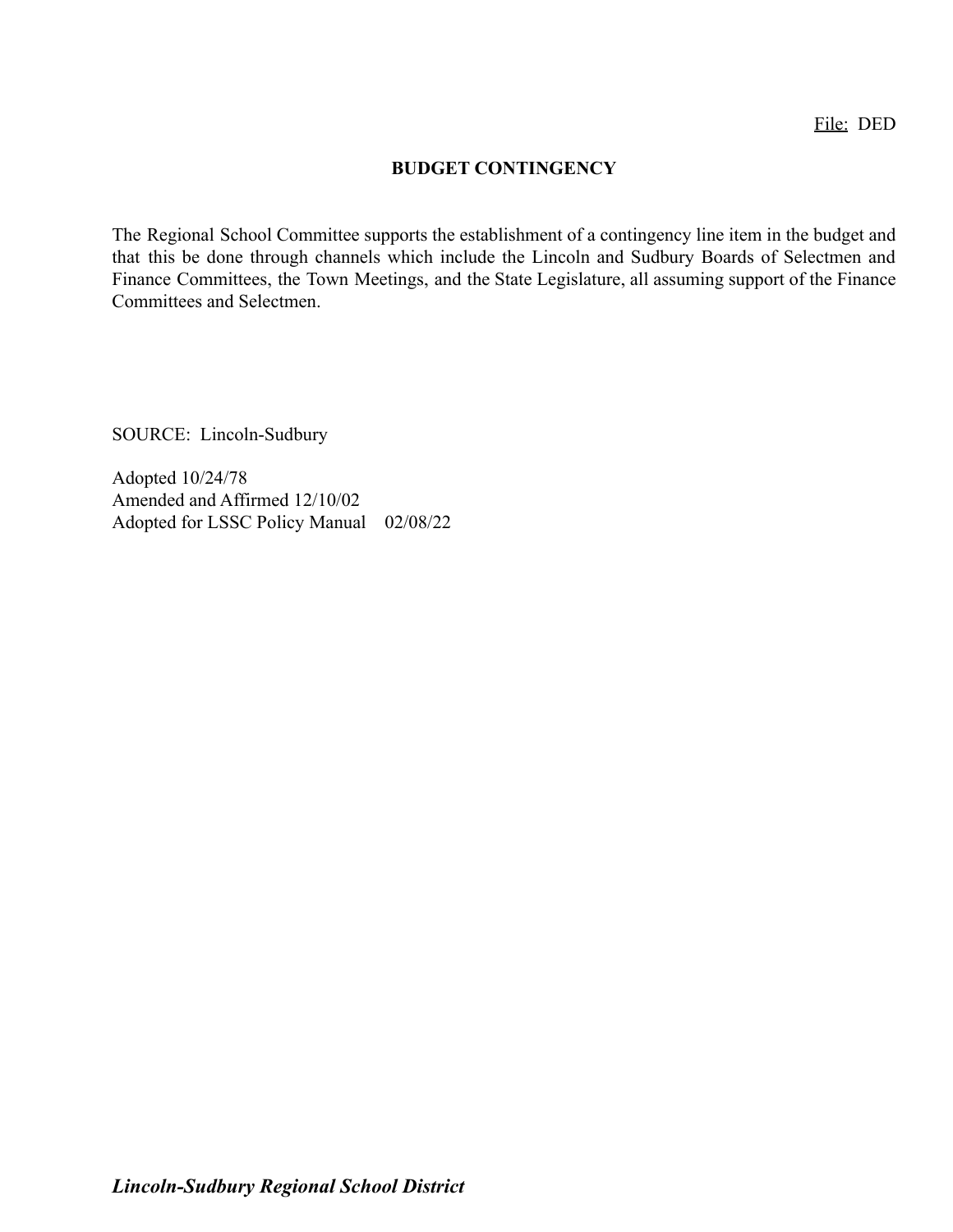## **REGIONAL SCHOOL DISTRICT AUTHORIZED SIGNATURES**

The treasurer and the assistant treasurer are authorized to sign check withdrawals and to sign the appropriate bank forms for the Regional School District.

SOURCE: MASC August 2016 Adopted for LSSC Policy Manual 02/08/22

LEGAL REF.: M.G.L. 71:16A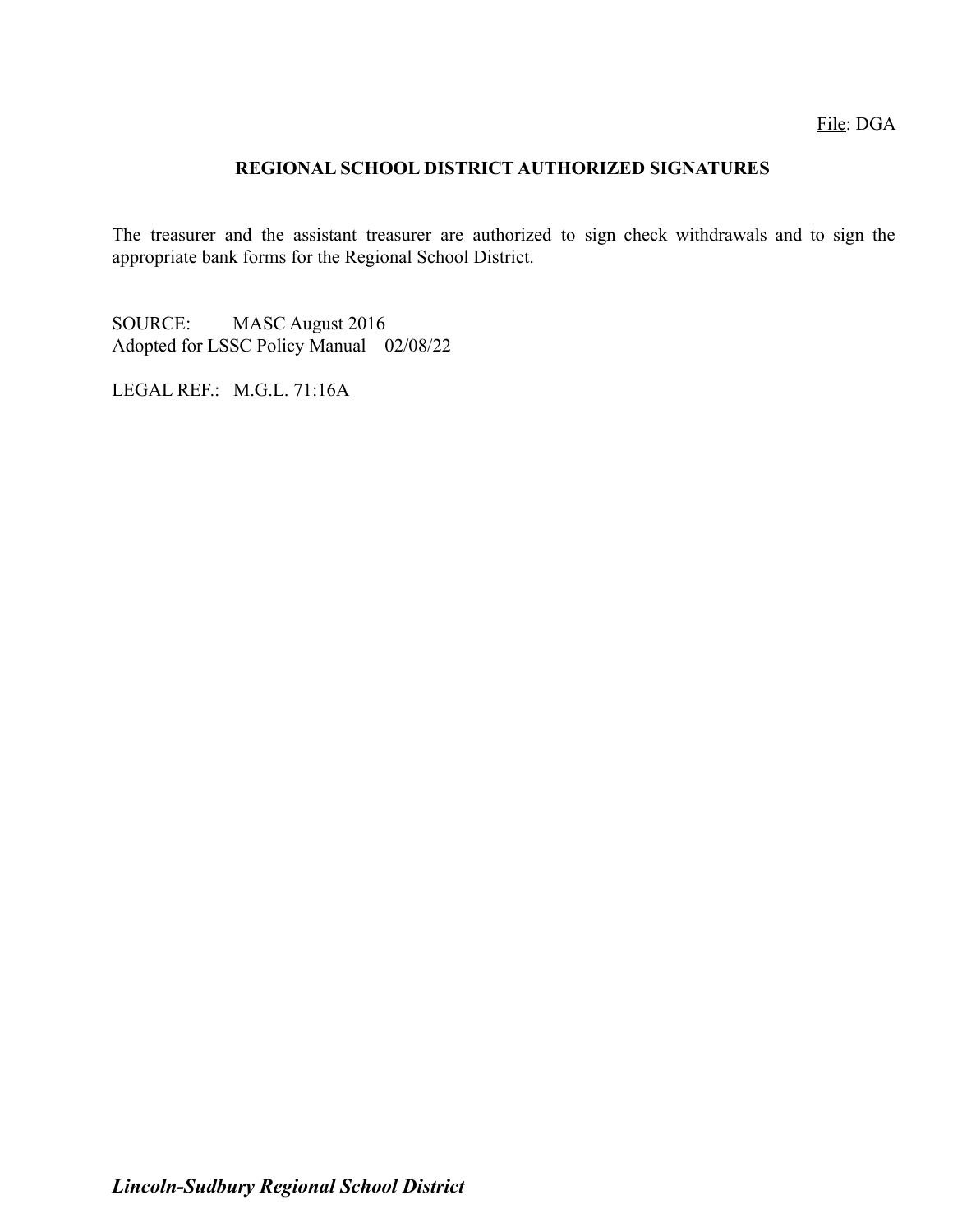## **REGIONAL SCHOOL DISTRICT BONDED EMPLOYEES AND OFFICERS**

Each employee of the school district or School Committee member who is assigned the responsibility of receiving and dispensing school funds will be bonded individually or covered by a blanket bond. The cost of the bond will be paid by the District.

LEGAL REFS.: M.G.L. 40:5; 71:16A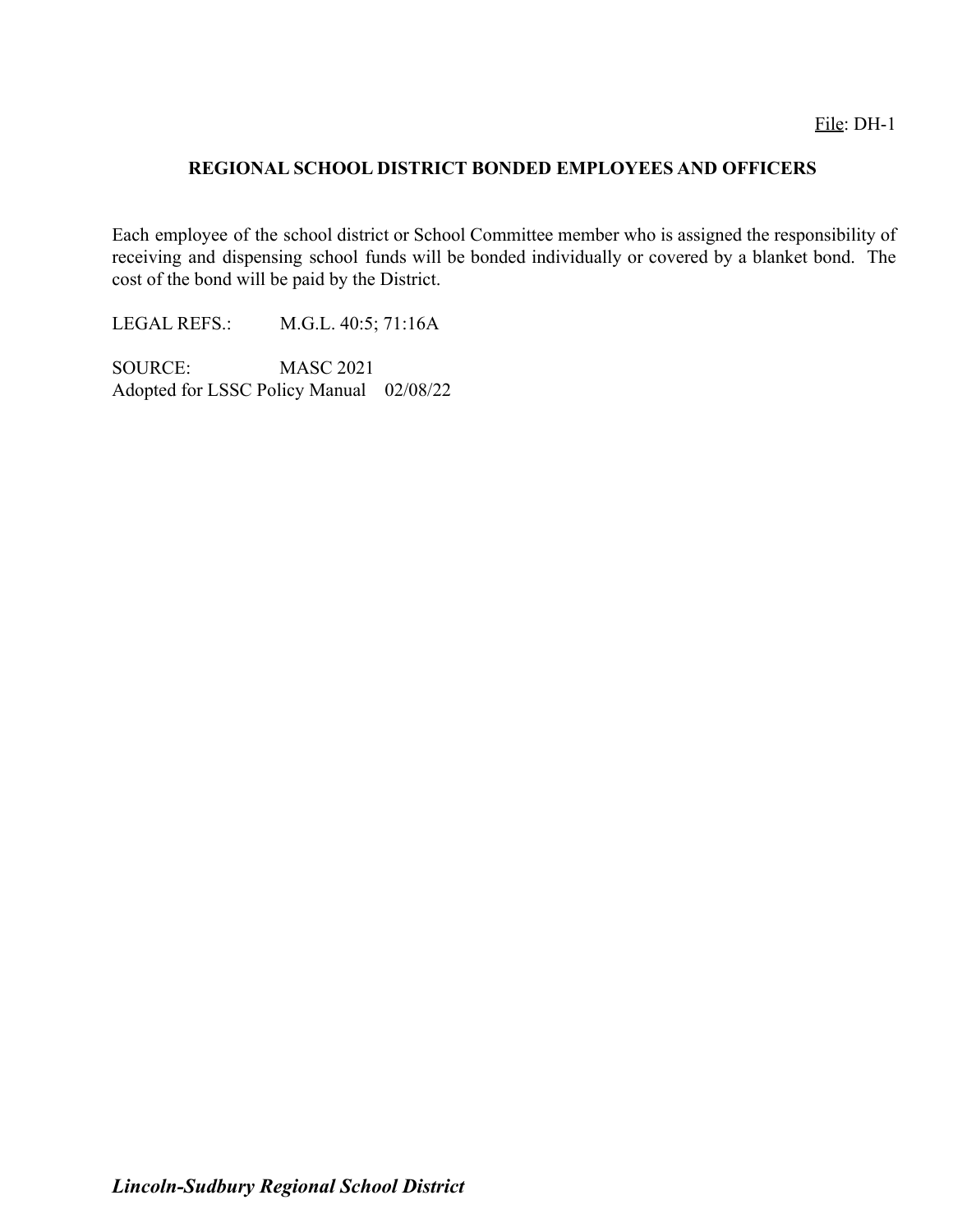#### **FISCALACCOUNTING AND REPORTING**

The Superintendent/Principal will be ultimately responsible for receiving and properly accounting for all funds of the school district.

The accounting system used will conform with the Uniform Massachusetts Accounting System as well as good accounting practices, providing for the appropriate separation of accounts, funds, and special monies.

The School Committee will receive periodic financial statements from the Superintendent showing the financial condition of the school department. Such other financial statements as may be determined necessary by either the Committee or the administration will be presented as found desirable.

| M.G.L. Ch. 44:38 |
|------------------|
| 603 CMR 10:00    |
|                  |

CROSS REFS.: DBJ, Budget Transfer Authority DIE, Audits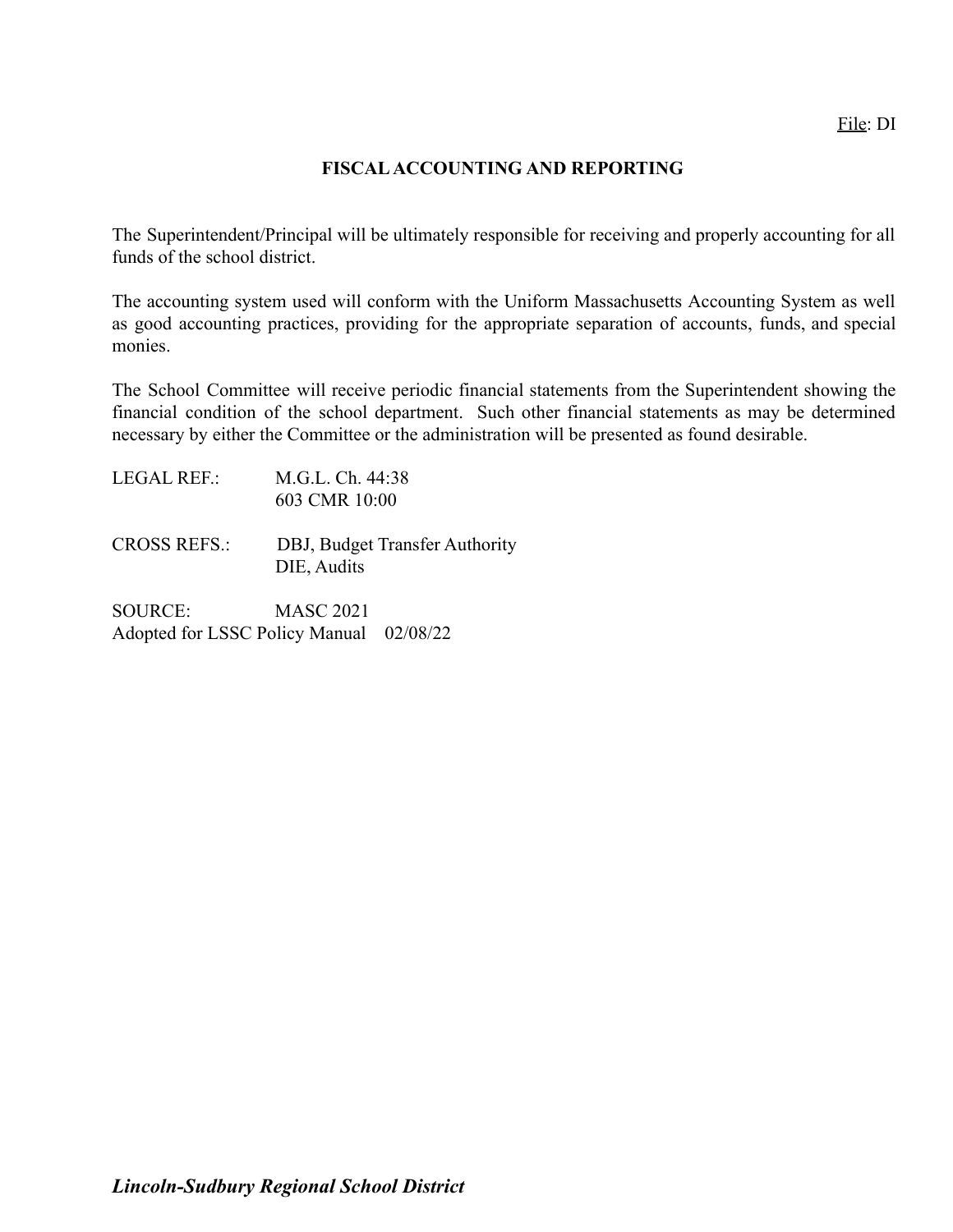## **REGIONAL SCHOOL DISTRICT AUDITS**

An independent audit of the school department's accounts shall be conducted annually. This review shall be conducted in accordance with the generally accepted accounting principles and the Government Auditing Standards issued by the U.S. Comptroller General.

Upon the completion of each audit, a report thereon shall be made to the Chair of the School Committee, and a copy sent to the Chair of the Selectmen or City Council and the Chair of the School Committee in the member municipalities. The Committee will consider recommendations made by the auditor for maintaining an efficient system for recording and safeguarding the school department's assets.

Additionally, the district is also subject to the following:

End of Year Financial Compliance Report: Every Massachusetts school district must submit the results of this report to the Department. This End of Year report must be submitted to the department on or before September 30 each year.

Government Accounting Standards Board 34: The District is covered in these government financial statements of revenue and expenditures of the municipality.

Federal Grant Audits: As a district that spends about thresholds required, the district is subject to the Single Audit Act.

Student Activity Account: As required by state law, student activity accounts are audited annually.

In addition, the Committee may request an additional audit of the school district's accounts at its discretion.

LEGAL REF.: M.G.L. 44:38-40; 71:47; 71:16E; 72.3

CROSS REF.: DI, Fiscal Accounting and Reporting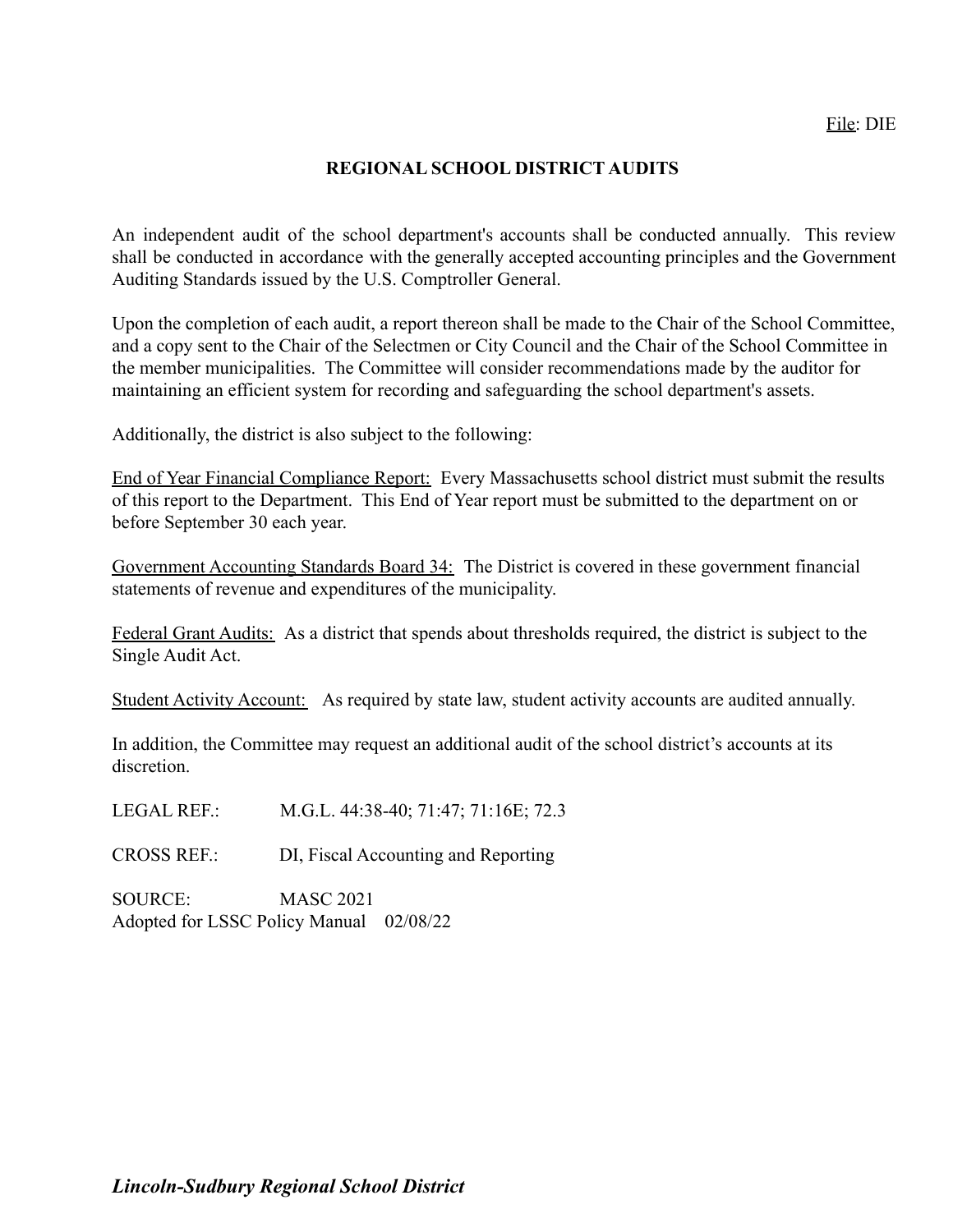#### **PURCHASING**

It shall be the responsibility of the Superintendent:

To procure materials, supplies, equipment, and services at the lowest possible cost consistent with the quality necessary for the proper operation of the District, thereby attaining the maximum value for each public dollar spent;

To maintain the District's reputation for fairness and integrity and to promote impartial and equal treatment to all who wish to conduct business with the District;

To encourage a mutually cooperative relationship with requesting departments recognizing that successful purchasing is a result of team planning and effort;

To promote social and economic goals such as encouraging local, small, minority, and women-owned businesses to participate in bidding for District purchases.

The acquisition of materials, equipment and services will be centralized in the Superintendent's office of the school district.

The Superintendent will designate the District's purchasing agent. They will develop and administer the purchasing program for the school in keeping with legal requirements and with the adopted school budget.

School purchases will be made only on official purchase orders approved for issuance by the appropriate unit head and signed by the Superintendent, with such exceptions as may be made by the latter for emergency purchases.

LEGAL REFS.: M.G.L. 30B; 71:49A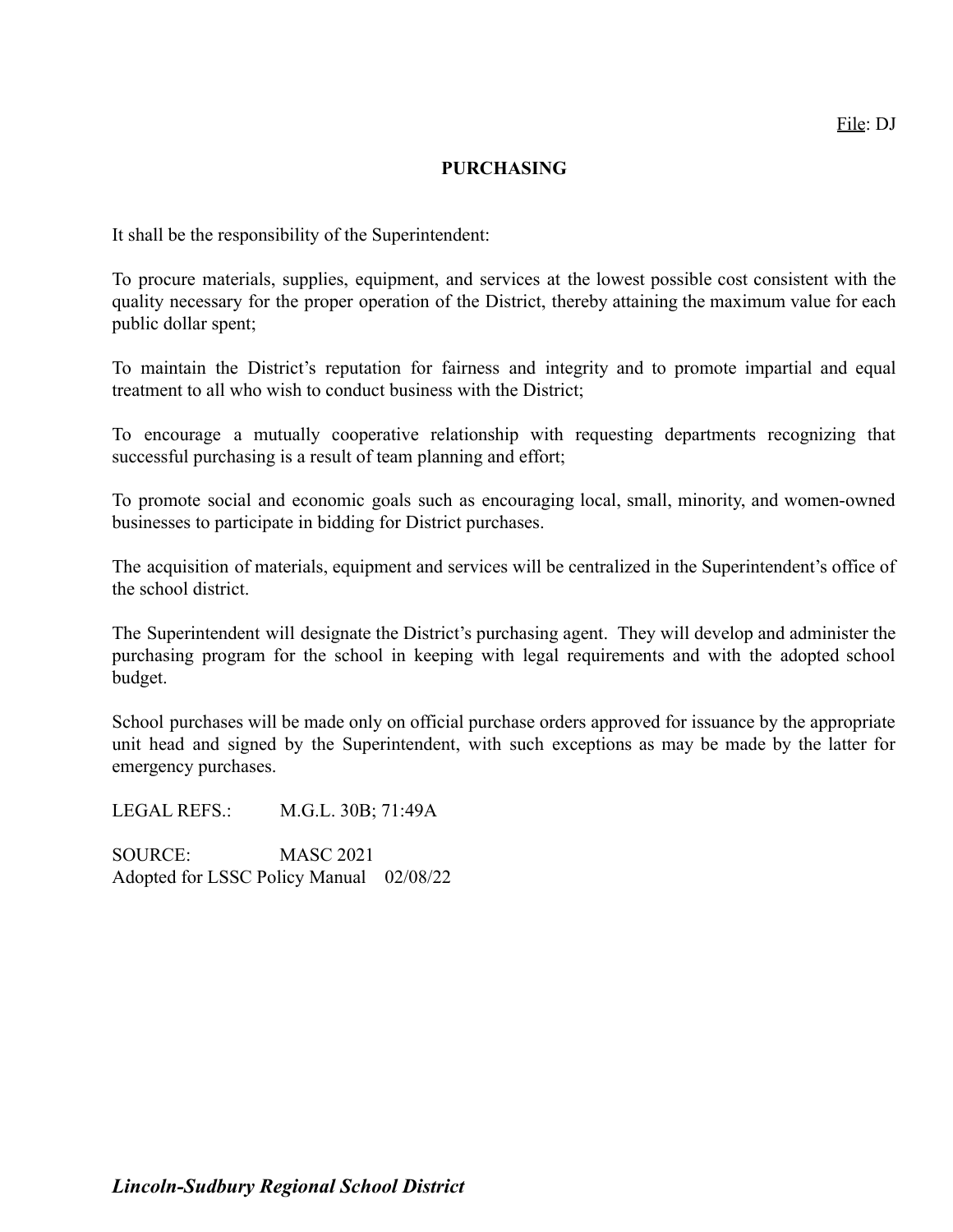# **PURCHASING AUTHORITY**

Authority for the purchase of materials, equipment, supplies, and services is extended to the Superintendent through cost compiled as part of the budget-making process.

The purchase of items and services on such lists requires no further Committee approval except when by law or Committee policy.

LEGAL REF.: M.G.L. 30B

CROSS REF.: DJE, Bidding Requirements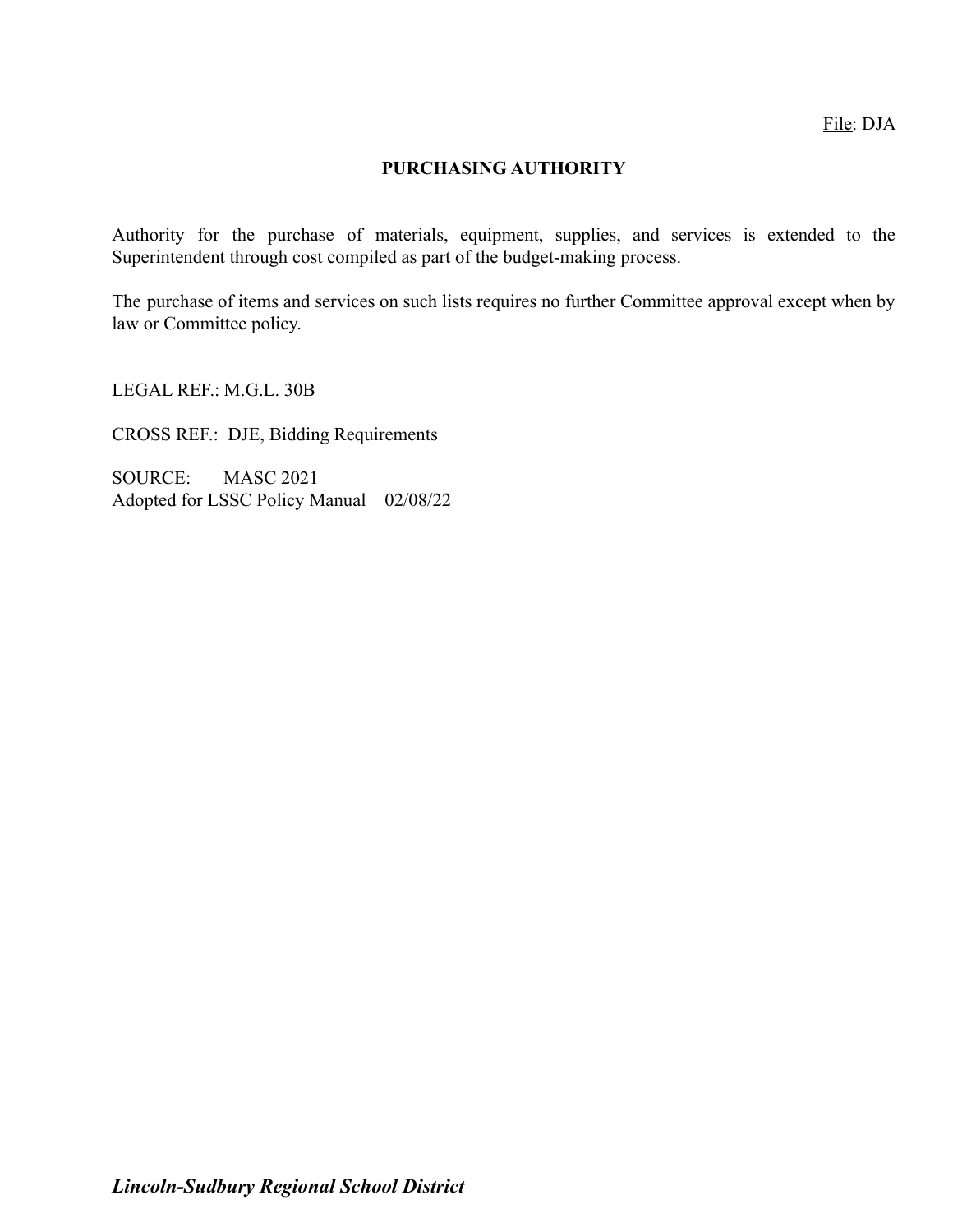#### **PROCUREMENT REQUIREMENTS**

All purchases of materials and equipment and all contracts for construction or maintenance in amounts exceeding \$50,000 will be based upon competitive bidding. All purchases valued between \$10,000 and \$50,000 shall require the procurement officer to attempt to secure 3 quotes for all materials, equipment, or services. All purchases valued at less than \$10,000 shall require the use of sound business practices to secure the best quality at the best price.

An effort will be made to procure multiple bids for all purchases in excess of \$50,000. When recommending acceptance of a bid, the Superintendent will inform the School Committee, whenever possible, of the competitive price of a reasonable substitute for the item specified.

When bidding procedures are used, bids will be advertised appropriately. Suppliers will be invited to have their names placed on distribution lists to receive invitations to bid. When specifications are prepared, they will be distributed to all merchants and firms who have indicated an interest in bidding.

All bids will be submitted in sealed envelopes, addressed to the Director of Finance and Operations and plainly marked with the name of the bid and the time of the bid opening. Bids will be opened in public at the time specified, and all bidders will be invited to be present.

The Committee reserves the right to reject any or all bids and to accept the bid that appears to be in the best interest of the school district. The Committee reserves the right to waive any informality in, or reject, any or all bids or any part of any bid. Any bid may be withdrawn prior to the scheduled time for the opening of the bids. Any bid received after the time and date specified will not be considered. All bids will remain firm for a period of 30 days after opening.

The bidder to whom an award is made may be required to enter into a written contract with the school district.

LEGAL REF.: M.G.L. [30B](http://www.malegislature.gov/Laws/GeneralLaws/PartI/TitleIII/Chapter30B)

CROSS REF.: [DJA](http://z2policy.ctspublish.com/masc/DocViewer.jsp?docid=90&z2collection=master#JD_DJA), Purchasing Authority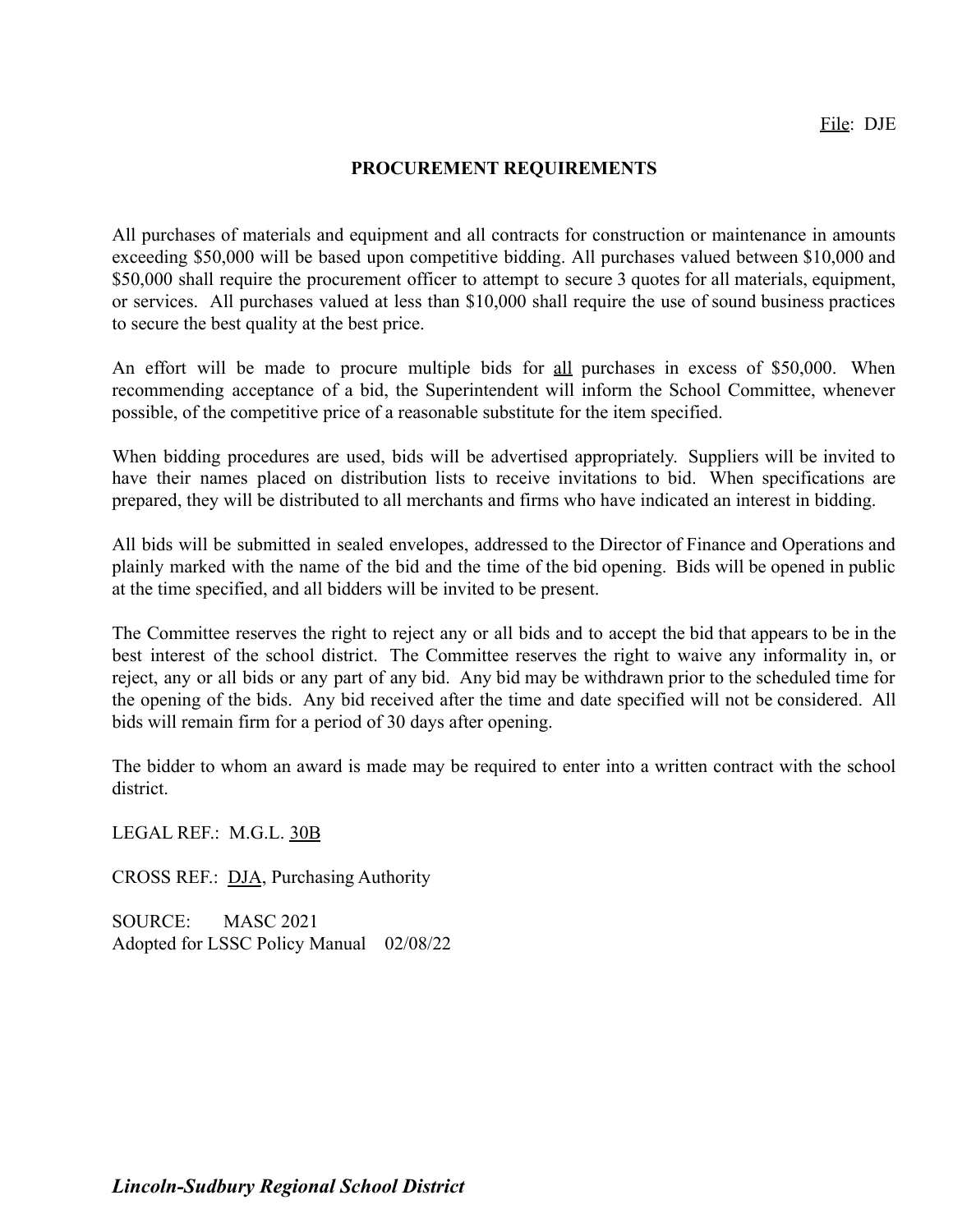#### **REGIONAL SCHOOL DISTRICT PAYMENT PROCEDURES**

All claims for payment from the School District's funds will be processed in accordance with regulations developed by the Superintendent Payment will be authorized against invoices properly supported by approved purchase orders, with properly submitted vouchers, or in accordance with salaries and salary schedules approved by the School Committee.

As an operating procedure, the Committee will receive monthly lists of bills (warrants) for payment from school department funds. The lists will be certified as correct and approved for payment by the School Committee or by a subcommittee of no less than 3 members. Actual invoices, statements, and vouchers will be available for inspection by the School Committee upon request.

LEGAL REFS.: M.G.L. 41:41; 41:52; 41:56; 71:16A